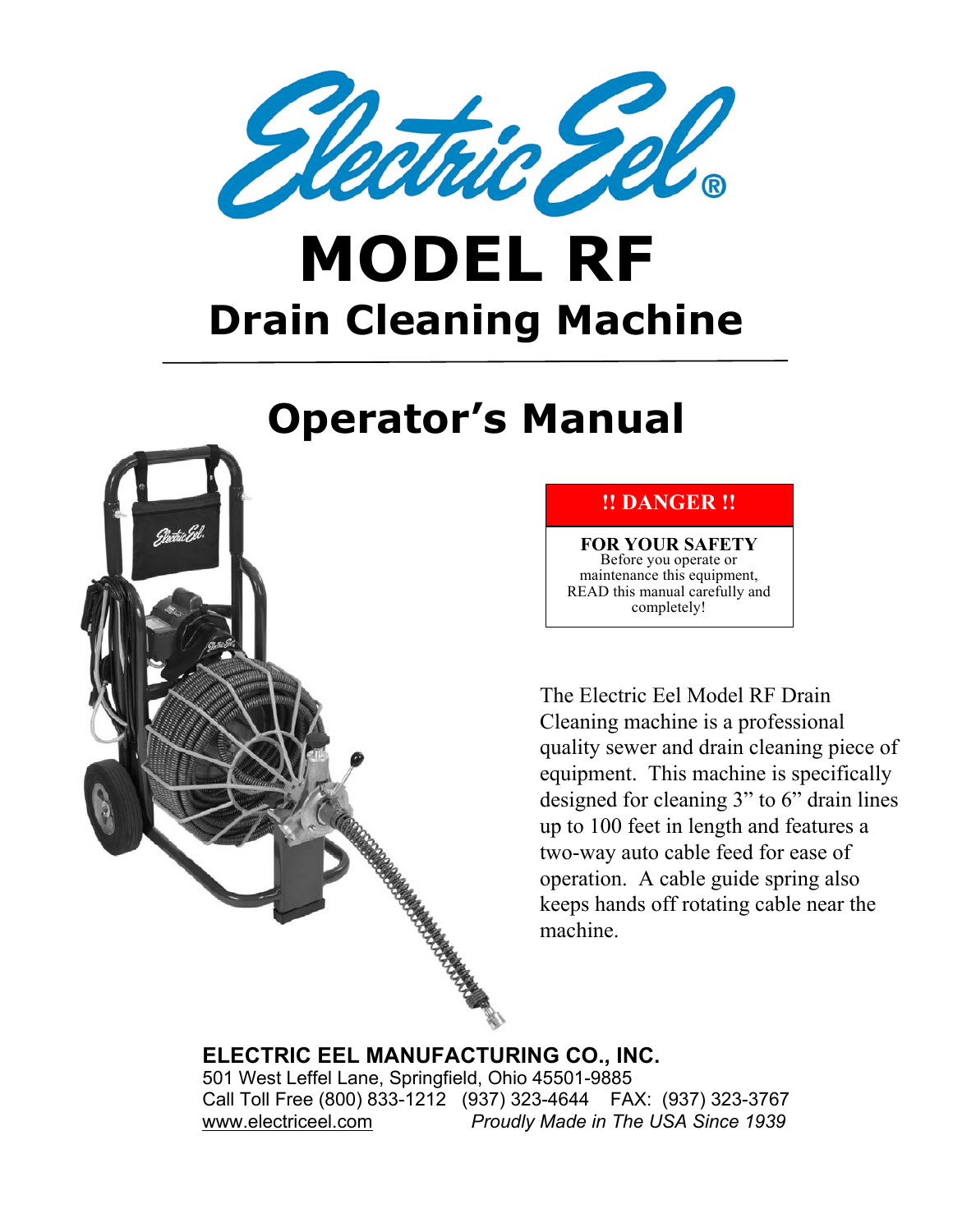#### **STANDARD EQUIPMENT**

Electric Eel Model RF comes complete with:

- RF unit with auto cable feeder
- Cable guide spring
- 100 ft. of 3/4" Tri-Max Cable
- Set of 3 cleaning tools including:
	- ! A-1DC starting drill
	- ! U-3H grease tool(U-cutter)
	- **HDD-3S root saw**
- 1-FLSC1SC2 flexible leader
- SC-18 spanner wrench
- Tool bag to hold cleaning tools



To prevent serious injuries including:

- Shock, electrocution or burns due to improper grounding.
- Serious injuries to body, limbs or hands and feet due to cables that twist, kink and break.
- Eye injuries caused by loose cable, thrown debris or splashed water.

#### **READ SAFTEY INFORMATION THOROUGHLY!**

## **GENERAL SAFETY**



#### **TO PREVENT SERIOUS BODILY INJURY:**

- 1. **ALWAYS** wear **HEAVY** leather gloves and safety glasses when operating equipment.
- 2. Place machine cable guide spring at pipe opening. **NEVER** have exposed cable.
- 3. **DO NOT** wear loose clothing or jewelry while operating this machine.

## **SAFETY INSTRUCTIONS**

The following safety rules for operating Electric Eel's Sewer and Drain Cleaning equipment **MUST** be read carefully before operating this machine.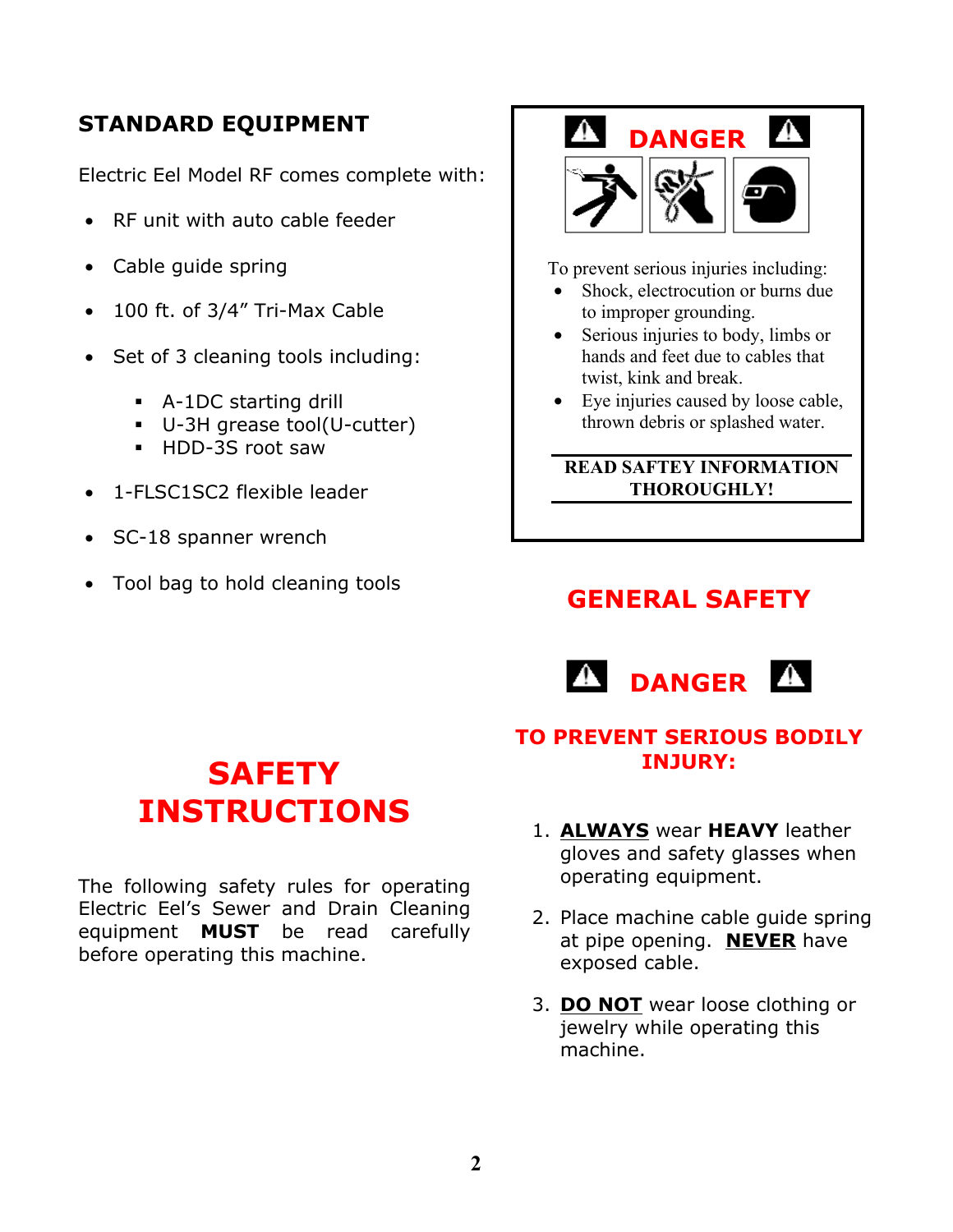- 4. Use foot switch to operate machine while keeping good footing and balance at all times. **DO NOT OVERREACH.**
- 5. Machine, foot actuator and cable should be operated by one person only. Additional personnel in the working area should observe all safety instructions.
- 6. **ALWAYS** keep all guards in place during operation.
- 7. **ALWAYS** wear rubber-soled nonslip shoes.
- 8. **ALWAYS** avoid direct contact of skin, facial area and especially eyes with drain water. Chemical compounds used in drains can result in serious burns and other injuries.
- 9. Replace fittings, cables and any rotating parts as soon as they become visibly worn. Replace any cables which become fractured, bent, kinked, or any other damage occurs.
- 10. **NEVER** attempt to service equipment beyond the recommendations of the operat ing instructions. All other servicing should be referred to qualified service personnel.
- 11. To maintain safe operation, use only identical replacement parts and cables from Electric Eel.
- 12. **ALWAYS** keep clear of rotating cages/drums, shafts, pulleys, belts, or other rotating parts.

## **GENERAL SAFETY - ELECTRICAL**



#### **TO PREVENT SERIOUS BODILY INJURY AND TO AVOID DANGER FROM ELECTRICAL SHOCK:**

- 1. **ALWAYS** use a Ground Fault Circuit Interrupter (GFCI) with a properly grounded outlet for all electrical cords, connections, and parts as installed by factory and **DO NOT** make any alterations.
- 2. **NEVER** use machine in damp or wet conditions.
- 3. **NEVER** expose machine to rain.
- 4. **THE USER SHOULD NEVER ATTEMPT TO SERVICE THE ELECTRICAL COMPONENTS.** For safety reasons, all electrical replacement components should be installed by a qualified electrician.
- 5. **ALWAYS disconnect the power cord** from the electrical source before making any adjustments or changes to power units.
- 6. If an extension cord is used, the power source **MUST** be equipped with a Ground Fault Circuit Interrupter (GFCI) and properly grounded.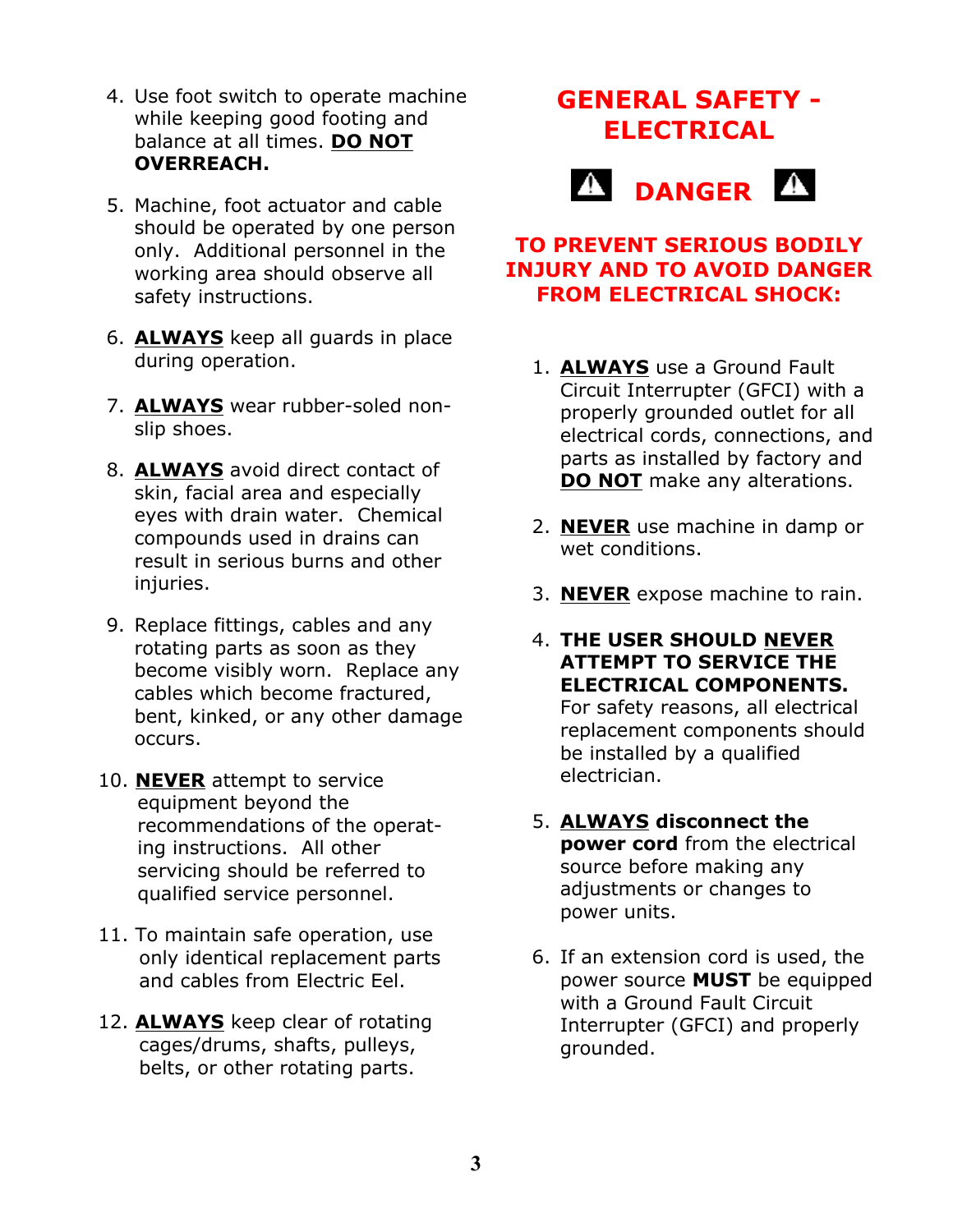- 7. Only use 10/3 or larger three-wire extension cords with three-prong grounding plugs and three-pole receptacles.
- 8. When using an extension cord outdoors, only use those intended for outdoor use. (Indicated on cord by suffix "W-A" after cord type.)

#### **THE GROUND FAULT CIRCUIT INTERRUPTER (GFCI)**

This machine is equipped with a Ground Fault Circuit Interrupter (GFCI) which is designed to prevent a serious electrical shock. This device should be tested on the jobsite before putting the machine into operation as follows:

- 1. To ensure protection against electric shock, test the device before each use. When test button is pushed in, the indicator light should go off. Reactivate the device by pushing the reset button in. If the indicator light goes on, the device is ready for use. **DO NOT** use the device if the indicator light does not go on when reset or if the indicator light remains on, when the test button is pushed in.
- 2. This device does not guard against electric shock resulting from defects or faults in any wiring supplying power to this device, or from contact with both circuit conductors.

## **GENERAL SAFETY– ROTATING CABLES AND EQUIPMENT**



#### **TO PREVENT SERIOUS BODILY INJURY AND TO AVOID DANGER FROM ROTATING CABLES AND EQUIPMENT:**

- 1. **USE CAUTION AT ALL TIMES**. Cable can twist or kink and cause serious injury. Fingers or other body parts can be caught in rotating parts.
- 2. **NEVER handle the rotating cable.**
- 3. **NEVER handle any cable under tension. Relieve all tension build up before attempting to handle cable.**
- 4. **NEVER** operate machine without cable guide spring in place.
- 5. Use feeder to advance or retract cable with motor switch in **FORWARD** position for **ALL** cleaning operations.
- 6. **DO NOT** continue to operate machine when cleaning tool becomes stuck in obstruction. **Excess torque on a cable could cause it to fracture.** (Refer to operating instructions to free cleaning tool.)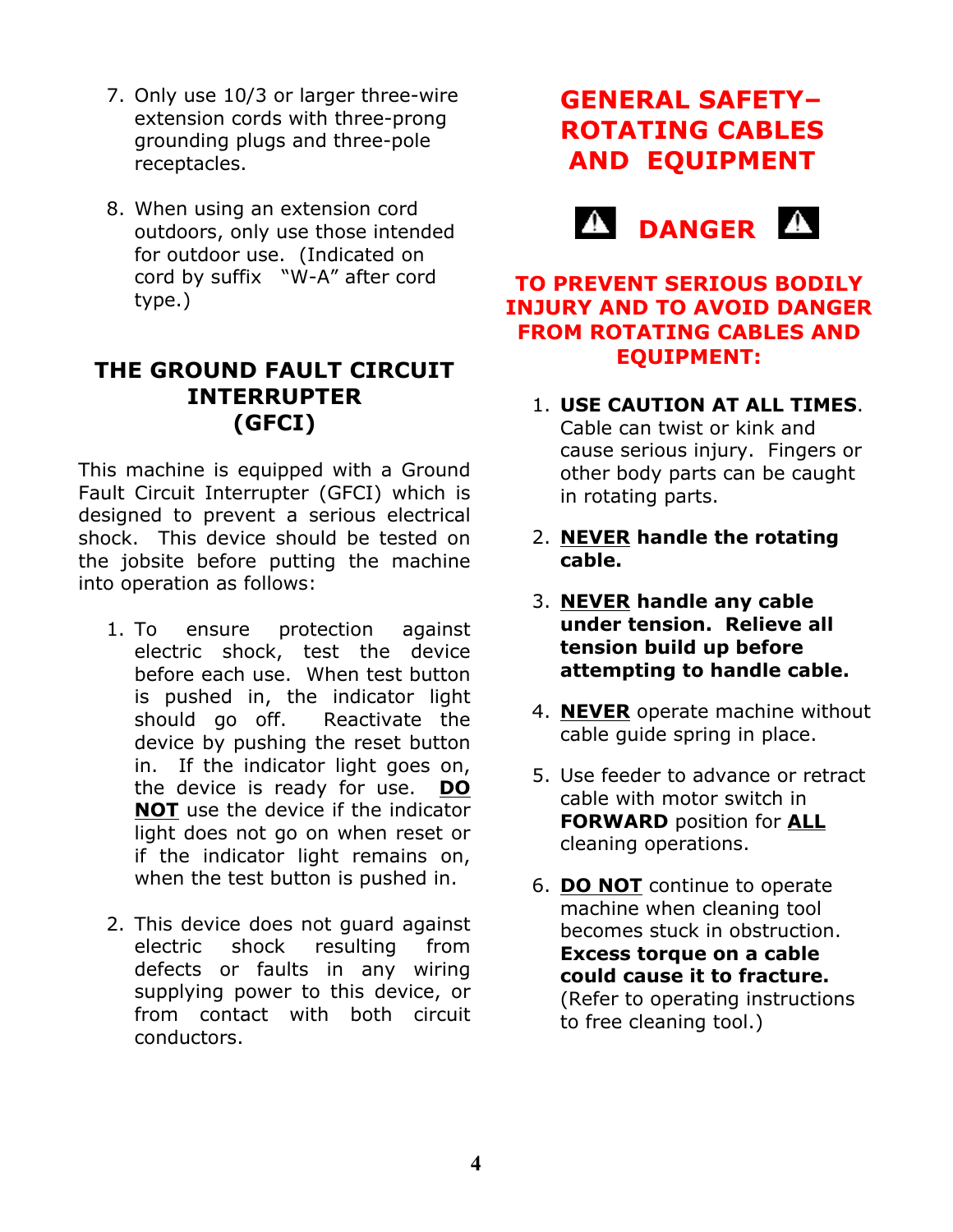- 7. **NEVER** force a tool and cable into a pipeline blockage. This may overload the cable or tool and cause it to fracture.
- 8. **ALWAYS** wear **HEAVY** leather gloves and safety glasses when operating machine.
- 9. Use correct tool for the job or application. Check the tool listing for the correct tool and line size.
- 10. To maintain safe and efficient operation, thoroughly clean all cables with water after use. Acids in the drain and sewer lines attack and deteriorate the metal of the cables and tools. Deterioration will cause weakness in cable and tools and result in fracture or breakage. A light coating of oil applied to the cable before storing will help prevent rusting and premature failure.
- 11. Replace all cables and tools that become deteriorated, worn, kinked, bent, or any other damage that occurs.

## **MACHINE SET-UP**



#### **TO PREVENT SERIOUS BODILY INJURY:**

#### **NEVER USE ANY CABLE IN THIS MACHINE OTHER THAN ELECTRIC EEL 3/4" DIAMETER CABLE.**

#### **DISCONNECT POWER CORD BEFORE ANY SET UP OR MAINTENANCE IS ATTEMPTED.**

This machine comes completely assembled except for the cable guide spring. Simply connect cable guide spring to feeder with snap pin. (See Figure #1)

**Figure 1**

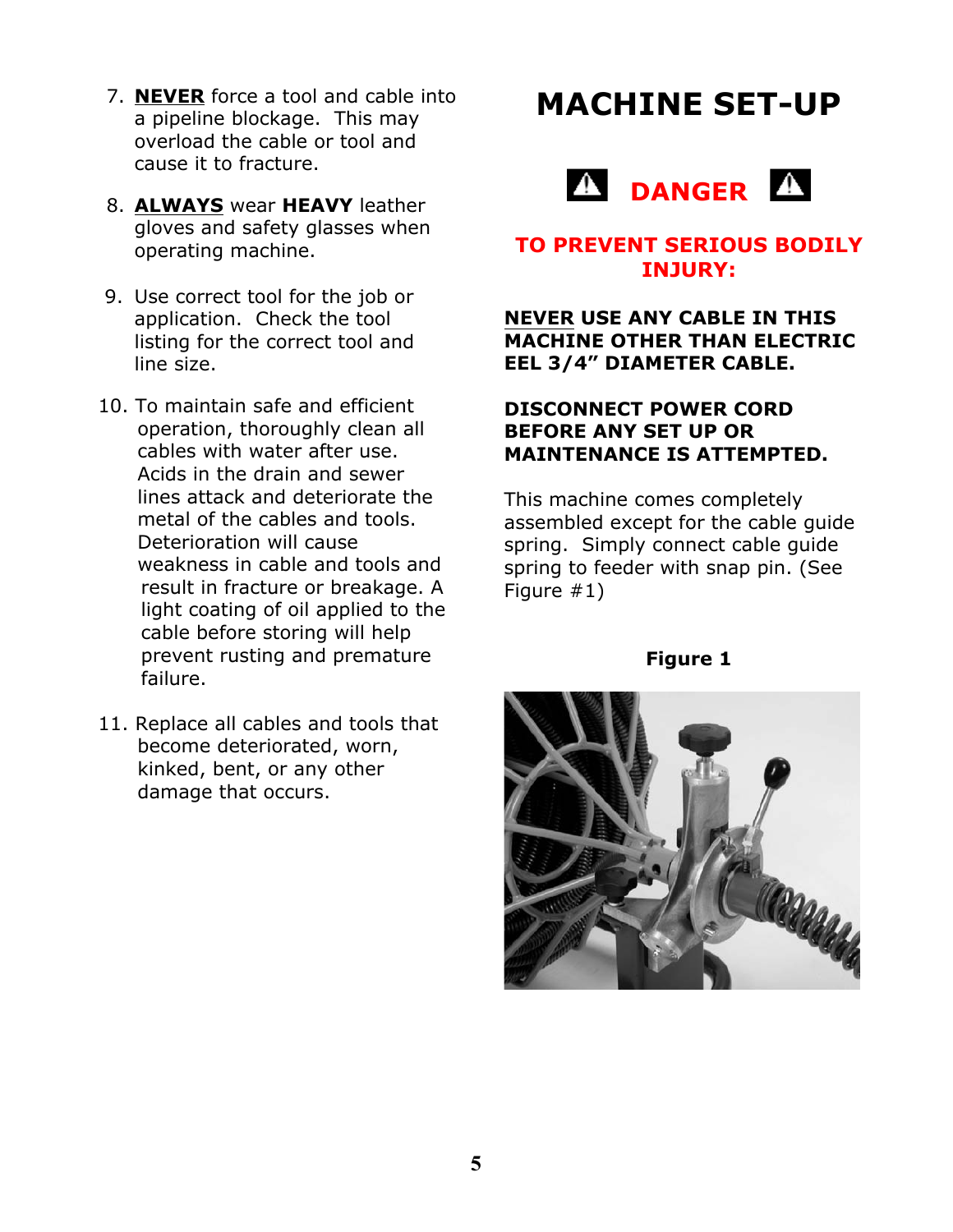### **TOOL SELECTION**

It is important to choose the proper cleaning tool for each cleaning application. See the tools outlined below.

#### **Standard Tools Included with the Model RF Kit:**

- 1. **SC-18** Spanner Wrench
- 2. **U3H** Grease Tool (U-Cutter)
- 3. **HDD-3S** Root Saw
- 4. **A-1DC** Starting Drill Tool
- 5. **1-FLSC1SC2** Flexible Leader for Negotiating P-Traps



## **OPERATING INSTRUCTIONS**



**OPERATOR MUST BE THOROUGHLY FAMILIAR WITH ALL SAFETY INSTRUCTIONS BEFORE OPERATING EQUIPMENT.**

#### **FOR AUTOMATIC CABLE FEEDER**

1. **WITH POWER OFF,** attach a small spear-type cleaning tool to the end of the cable. This tool will enable you to bore a starter hole in the obstruction, allowing backed-up water to drain.

**NOTE:** The flexible leader should be used with the A-1DC Starting Tool when negotiating P-Traps or severe bends in the line.

- 2. Place machine cable guide spring at pipe opening. **NEVER** have exposed cable.
- 3. Position foot actuator for easy operator accessibility.
- 4. Make sure switch is in **FORWARD** position. Run machine in **FORWARD** at all times during cleaning operation.
- 5. Place one **HEAVY** leather gloved hand on the cable guide spring to control cable as it rotates inside; and use other hand to work the feeder control lever.

**DANGER:** Operator must keep one **HEAVY** leather gloved hand on cable guide spring at all times during operation.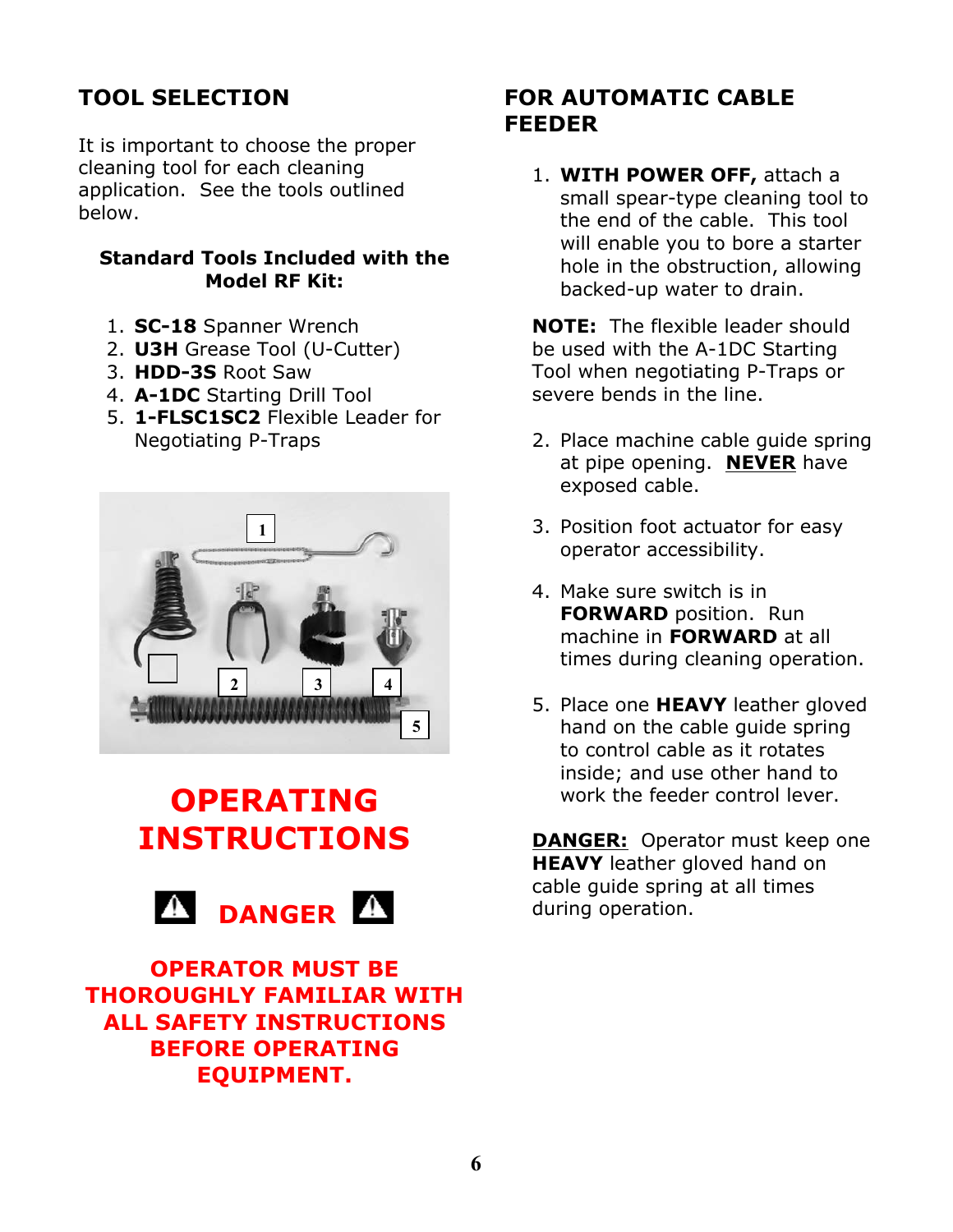6. **WITH POWER ON**, in order to feed cable, the operator must move the feeder control lever from **NEUTRAL** (the position midway between FORWARD and REVERSE) to the **FORWARD** position, while depressing the foot actuator. (See Figure #2 for **FORWARD** feeder position)

#### **Figure 2**



**NOTE:** The speed at which the cable is fed initially can be controlled by moving the control lever toward **FORWARD** to increase speed and moving back toward **NEUTRAL** to slow speed.

**NOTE:** If the feeder control lever is initially put in **FORWARD** but the cable is not advancing, then turn the cable tension knob in a clockwise direction until the cable begins to advance. (See Figure #3)

**DO NOT** over-tighten cable tension knob as it may damage feeder bearings.

#### **Figure 3**



7. Continue to automatically feed cable until obstruction is met. When cable begins to drag or rotation becomes difficult, move the lever to the **NEUTRAL** position and allow tool to cut away at the obstruction. (See Figure #4 for **NEUTRAL** feeder position)

**Figure 4**



**DANGER: NEVER** force the cable or tool into the obstruction. Choose the proper feeding speed in order to give a smooth cutting action.